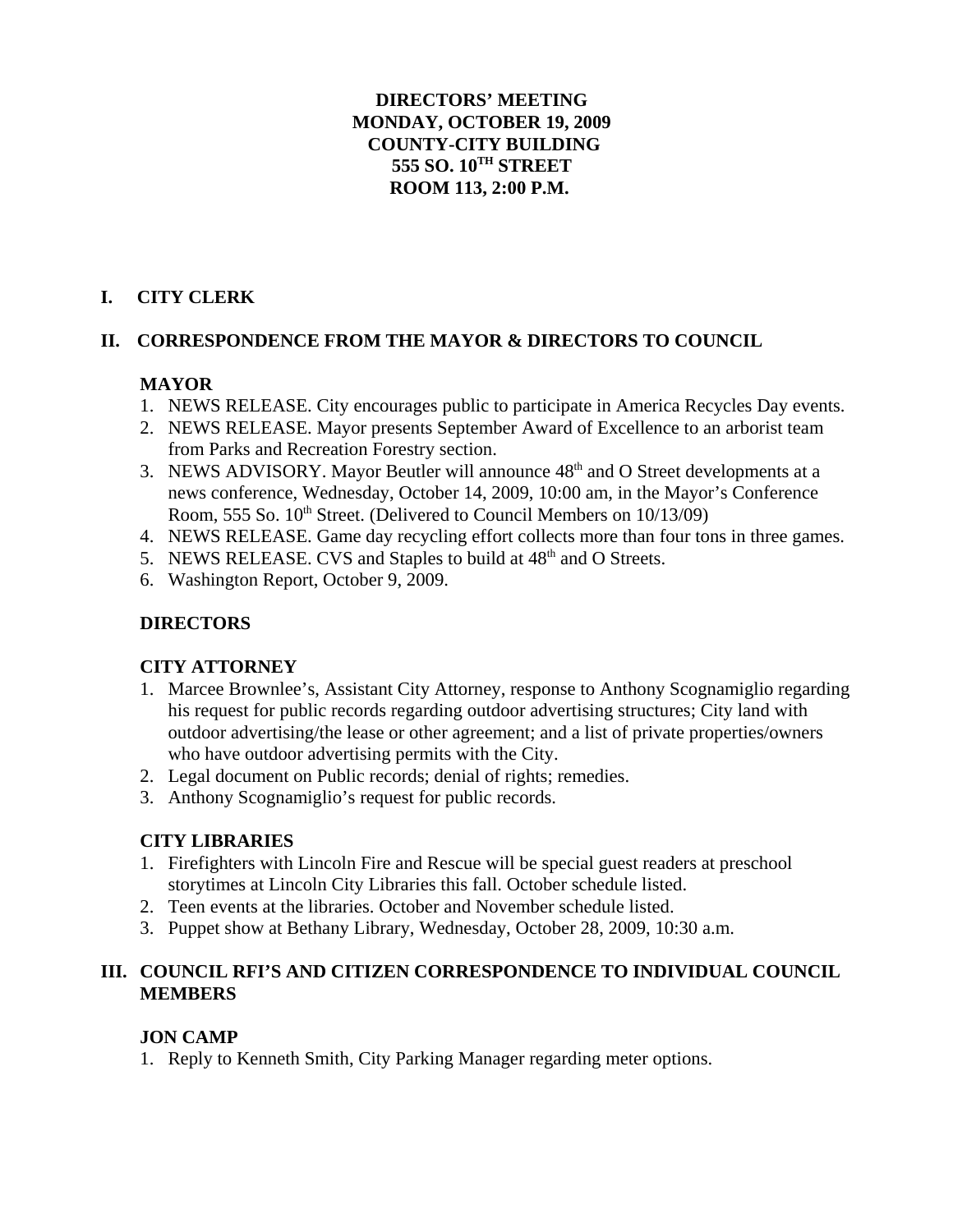- 2. Email from Milo Cress regarding reducing the 401k match and eliminating minimum staffing levels in public agencies, with reply from Councilman Camp.
- 3. Email from Eric Foster on issues in the union contracts possibly being excessive with reply from Councilman Camp.
- 4. Email from Stephen Witt expressing opposition to the proposed arena project, expecting higher taxes if approved, and stating the South and East Beltway must be completed, with reply from Councilman Camp.

# **IV. CORRESPONDENCE FROM CITIZENS TO COUNCIL**

- 1. Letter from Teri Pope-Gonalez. (Distributed to Council Members on October 9, 2009)
- 2. LIBA position statement sent to Lincoln Electric System Board on the LES rate increase, October 2009.
- 3. Email from Peggy Struwe writing in support of the City Council coming up with a way to deal with problem properties.
- 4. Letter from the Hartley Neighborhood Association encouraging Council to give problem properties high priority.
- 5. Copy of letter with documentation from Ed Svendsen sent to Earthlink, Inc. regarding high speed internet service through Time Warner Cable.

# **V. ADJOURNMENT**

W:\FILES\CITYCOUN\WP\DA101909.wpdmmm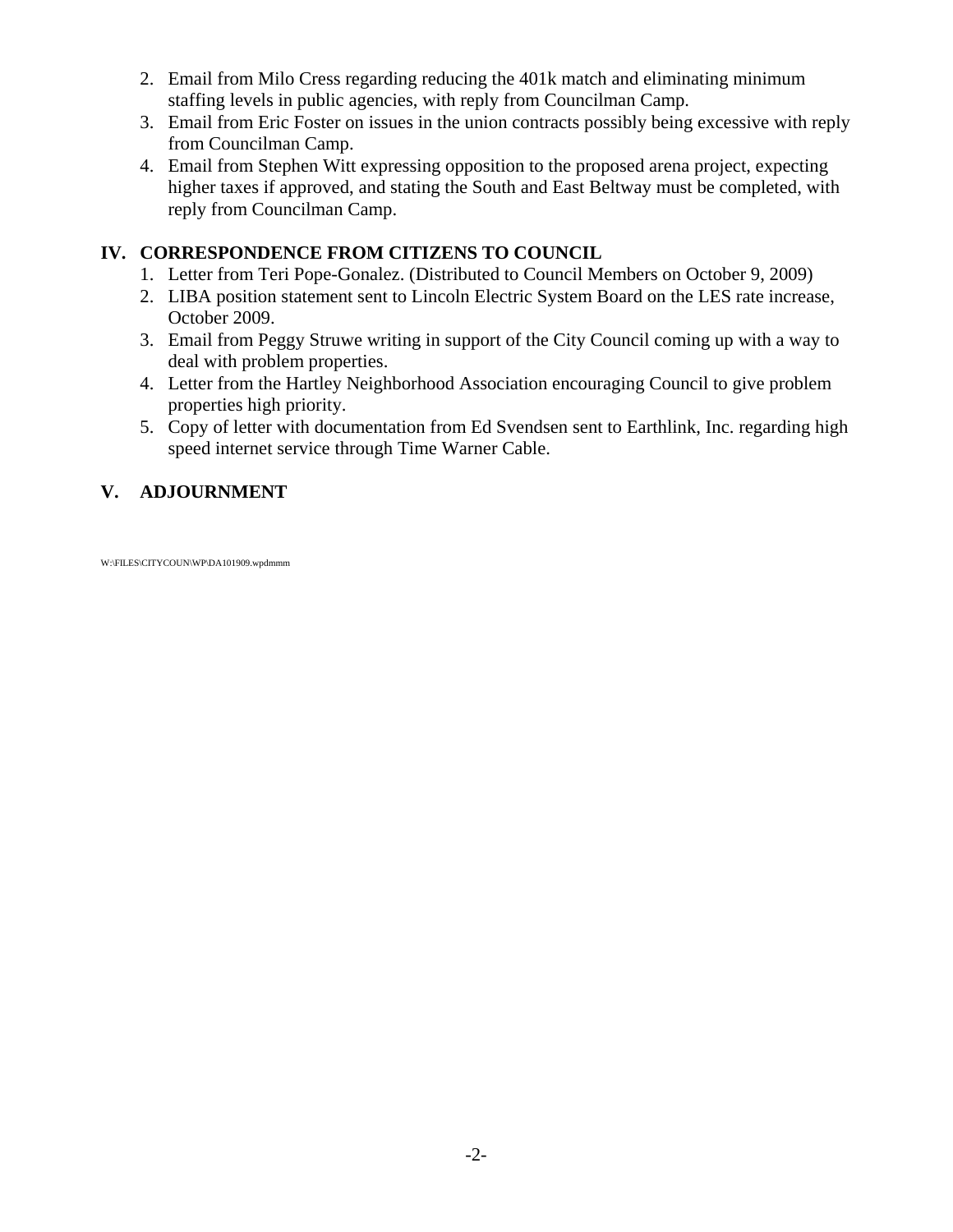## **DIRECTORS' MEETING MINUTES MONDAY, OCTOBER 19, 2009 2:00 p.m. COUNTY/CITY BUILDING CONFERENCE ROOM 113**

**Council Members Present:** Doug Emery, Chair; Jonathan Cook, Jayne Snyder**,** Jon Camp, Eugene (Gene) Carroll**,** Adam Hornung; - - - - **Absent:** John Spatz, Vice-Chair

**Others Present:** Trish Owen, Mayor's Office; City Clerk Joan Ross; Judge John Hendry, City Attorney; and Tammy Grammer, City Council Secretary

Mr. Emery opened the meeting at 2:09 p.m. Location Announcement of the Nebraska Open Meetings Act: A Copy of the Nebraska Open Meetings Act is Located on the Wall at the Rear of this Room.

# **I. CITY CLERK** -

City Clerk Joan Ross stated on their Agenda today, Items 6 & 7 will be called together. *[#6, Application of Whitehead Oil Company dba U-Stop #25 for a Class D liquor license at 2140 K Street, Suite 100.; and #7, Manager application of Brian J. Makovicka for Whitehead Oil Company dba U-Stop #25 at 2140 K Street, Suite 100.]*

For Item 12, she handed out to Council a Motion-To-Amend #1. *[#12, 09R-165, Comp. Plan Conformity No. 09005 - Approving and adopting a proposed amendment to the Lincoln Center Redevelopment Plan for the Block 68 Redevelopment Project for the development of a hotel and entertainment complex, mixed-use residential and commercial building with retail on the first floor and parking facility for the proposed uses on property located on the block bounded by 10th, 11th, M and N Streets.]*

For Item 21, they have a Motion-To-Amend #1. *[#21, 09-132, Adopting an amended and restated City of Lincoln Employees' Retirement Plan and Trust for civilian (non-uniformed service) employees providing for a change in employer contributions for employees hired after a date certain and adopting IRS Interim Amendments Nos. 1 and No. 2.]*

### **II. CORRESPONDENCE FROM THE MAYOR & DIRECTORS TO COUNCIL** -

**MAYOR -** Trish Owen stated Rick (Hoppe) is sick today. No further comments.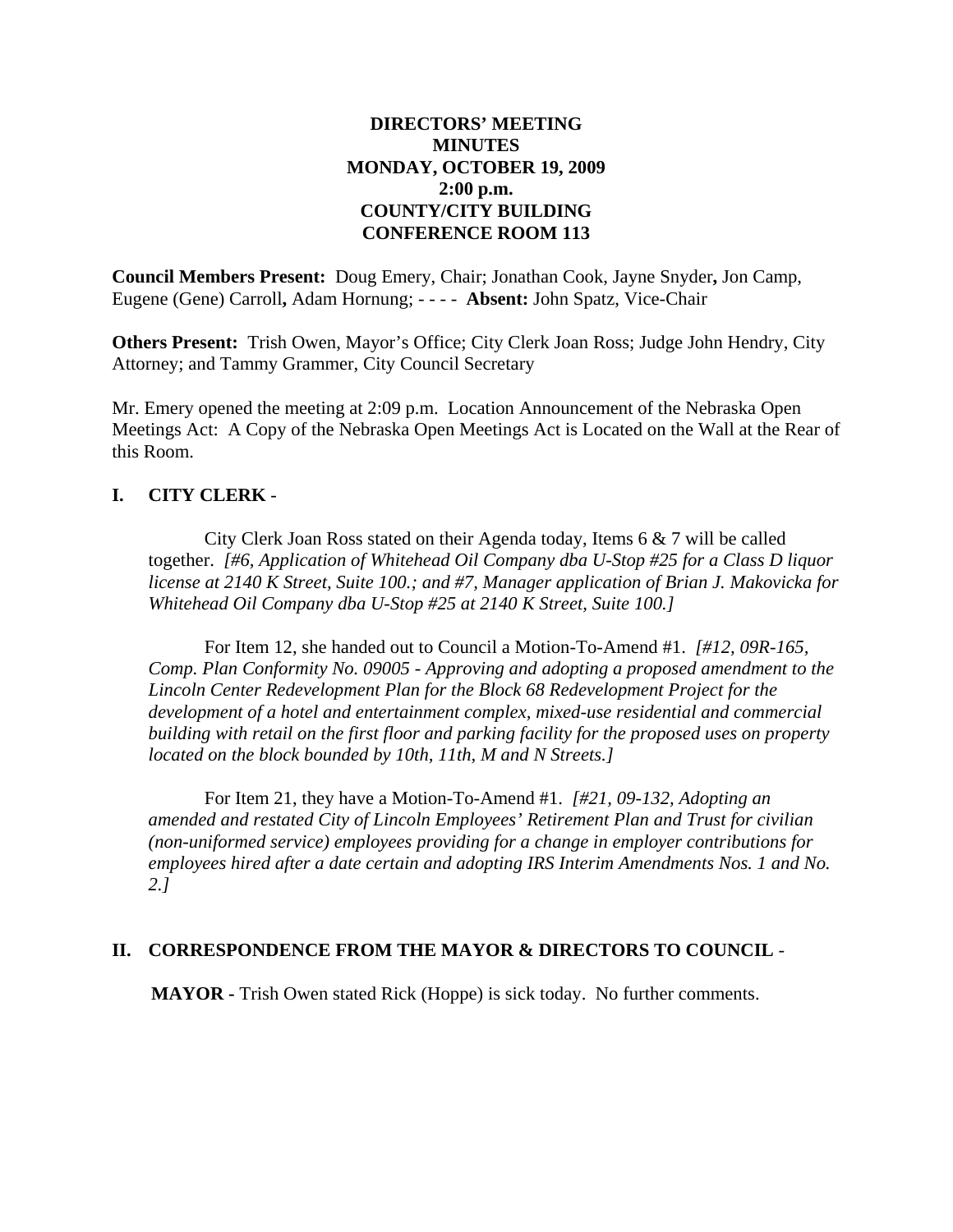Mr. Camp stated he noticed on the Mayor's schedule that he is going on an economic development business trip to Dallas. Can you explain what this trip is? Trish Owen stated they're going with LPED. They have arranged several corporate stops for LPED and the Mayor to go on with existing businesses just kind of a reaching out and good communications. Mr. Camp asked if they are doing anything for new businesses? Ms. Owen stated she is not really sure what their schedule is as far as all the businesses they are going to be visiting.

- 1. NEWS RELEASE RE: City Encourages Public To Participate In America Recycles Day Events. - NO COMMENTS
- 2. NEWS RELEASE RE: Mayor Presents September Award of Excellence to an arborist team from Parks and Recreation Forestry section. - NO COMMENTS
- 3. NEWS ADVISORY RE: Mayor Beutler will announce  $48<sup>th</sup> \& ^{\circ}$  O" Street developments at a news conference on 10/14/09 at 10:00 a.m., Mayor's Conference Room - (Council received on 10/13/09). - NO COMMENTS
- 4. NEWS RELEASE RE: Game Day Recycling Effort Collects More Than Four Tons In Three Games. - NO COMMENTS
- 5. NEWS RELEASE RE: CVS and Staples To Build at  $48<sup>th</sup> \& ^{\circ}$  O" Streets. NO COMMENTS
- 6. Washington Report October 9, 2009. NO COMMENTS

#### **DIRECTORS -**

### **CITY ATTORNEY -**

1. Response E-Mail & attached legal document on public records; denial of rights; remedies from Marcee Brownlee, Assistant City Attorney to Anthony Scognamiglio - RE: His request for public records on outdoor advertising structures; City land with outdoor advertising/the lease or other agreement; and a list of private properties/owners who have outdoor advertising permits with the City. - NO COMMENTS

#### **LIBRARIES -**

- 1. NEWS RELEASE RE: Firefighters with Lincoln Fire & Rescue will be special guest readers at preschool storytimes at Lincoln City Libraries this fall. - NO COMMENTS
- 2. NEWS RELEASE RE: Teen Events At The Library. NO COMMENTS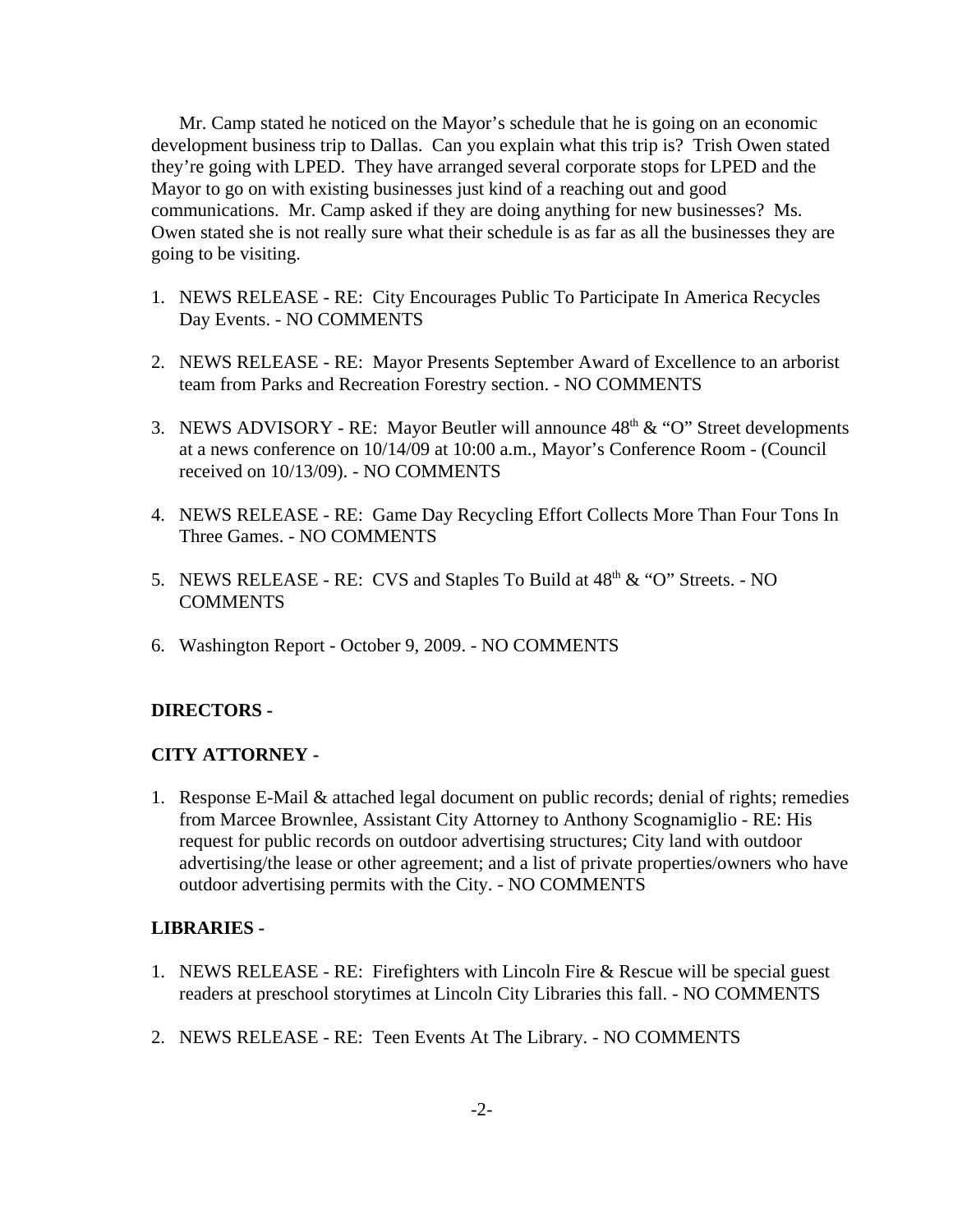3. NEWS RELEASE - RE: Puppet Show at Bethany Library on 10/28/09 at 10:30 a.m. - NO COMMENTS

### **III. COUNCIL RFI'S AND CITIZEN CORRESPONDENCE TO INDIVIDUAL COUNCIL MEMBERS -**

#### **JON CAMP -**

Mr. Camp stated he would like to speak with Police Chief Casady and Bruce Dart (Health Director) after the Directors' Meeting today.

- 1. Response E-Mail to Kenneth Smith, City Parking Manager RE: Parking Meter Poles. NO COMMENTS
- 2. E-Mail from Milo Cress with response from Councilman Camp RE: Reducing the 401-k match and eliminating minimum staffing levels in public agencies. - NO COMMENTS
- 3. E-Mail from Eric Foster with response from Councilman Camp RE: Union Contracts. NO COMMENTS
- 4. E-Mail from Stephen Witt with response from Councilman Camp RE: Today's Arena Article. - NO COMMENTS

**EUGENE CARROLL -** No Comments

**JONATHAN COOK -** No Comments

#### **DOUG EMERY -**

Mr. Emery asked Fire Chief Ford if he has an update on Station 8? Fire Chief Ford reported they got the bids on the HVAC, the crawl space and so they know generally how much those are going to cost. The HVAC is going to be a little more than \$40,000 and the cleaning of the crawl space was around \$32,000. The asbestos that is in the area where the furnace is located which is inside the building is going to be a couple thousand dollars and this will take two days. They're looking at around a little bit more than three weeks for the cleaning of the crawl space and ten days for the installation of the HVAC. They are going to send out one more bid for clean up to disinfect the station and make sure that no one gets sick. They don't know if they have anything there, they have checked it for mold and things and everything is coming up negative. Fire Chief Ford commented what he's doing is just taking the extra mile to make sure they don't put their people in any harms way. Mr. Emery asked if the bids were in line of what they had? Chief Ford replied yes in respect to their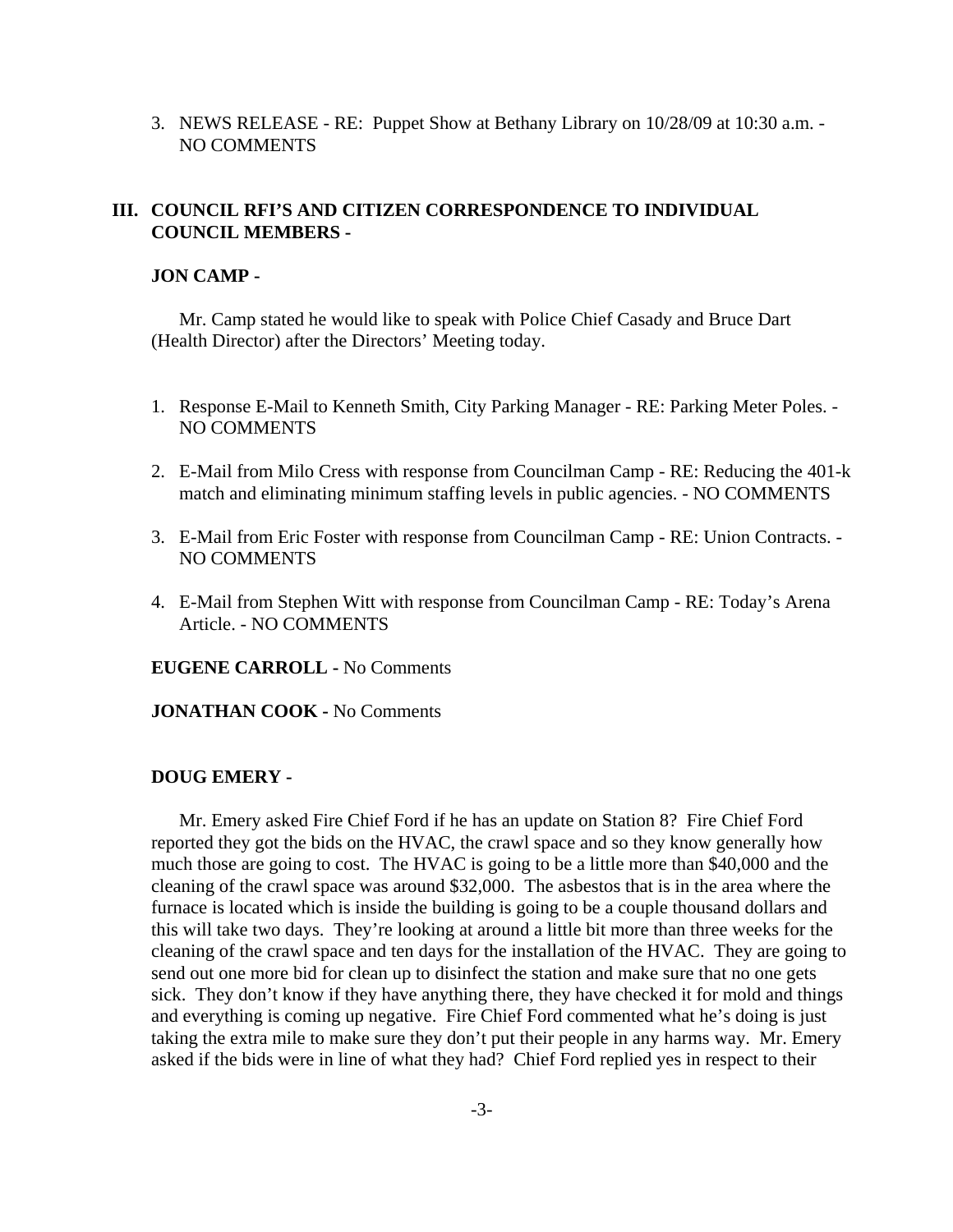initial bid on the HVAC. If you remember he said he did not know what it would cost for the crawl space because he did not know what they will find. The last thing, they do have a leak into the crawl space when it rains. So, they are going to have to figure out a way to weather proof it, he believes where it looks like it's coming in is the west side of the building. Mr. Camp asked if they worked anything out on the ambulance? Chief Ford stated Lincoln General-West basically told them they could use it, but the only place they had for them to let people stay is on the  $2<sup>nd</sup>$  floor. That's too far from the ambulance, he doesn't what them that far from the ambulance. So, they have to evaluate whether or not they are going to do staging there or whether they are going to do it some where else. They have been very kind to them. Chief Ford stated the ambulance is at Station 1. Mr. Cook asked if he is still hoping to get all of this done by mid-to-late November? Chief Ford responded yes, if everything works out well.

#### **ADAM HORNUNG -**

Mr. Hornung asked if he could have more information regarding Item 10 on their agenda? Bruce Dart (Health Director) stated we have a child obesity issue and it's really our overall goal to get underage children to be more physical active. We are doing it as a Census Tracts on what they have of specific issues which we've been doing this for a while. We are trying to expand the program and really trying to deal with some of our obesity issues from that ground level. There's no actually dollars just staff time. *[#10, 09R-181, Approving and accepting the award of a continuation grant fund for the Lincoln-Lancaster County Health Department in the amount of \$45,000.00 for Assessing the Walkable Environment through Resident Participation for the period from October 1, 2009 through June 30, 2011.]*

#### **JAYNE SNYDER -**

Ms. Snyder commented regarding Item 9 on their agenda, she's a little confused on the regulations and where they are on the stimulus money for Department of Roads because they voted that the money could be used like two months ago. Is Item 9 part of the regulations that the State had to redo before they could receive the stimulus money. Greg MacLean (Public Works & Utilities Director) stated yes this is actually part of what they can do to be able to administer the program. They are on track with everything that they have originally planned. If you are talking about the overall spending of the funds on the road project, there is a lot of other things that have gone into it and he would be happy to spend more time with her going through the steps on it. Ms. Snyder commented there are other cities that have actually received their money and have been utilizing the stimulus money for repair of roads. Mr. MacLean stated there is quite a few factors involved, now is probably not the time to go into detail on it, but he can give her a briefing on it later. *[#9, 09R-180, Approving the designation of the public employees to be in Responsible Charge for pre-construction and construction phases for Federal aid transportation projects for the Nebraska Department of Roads.]*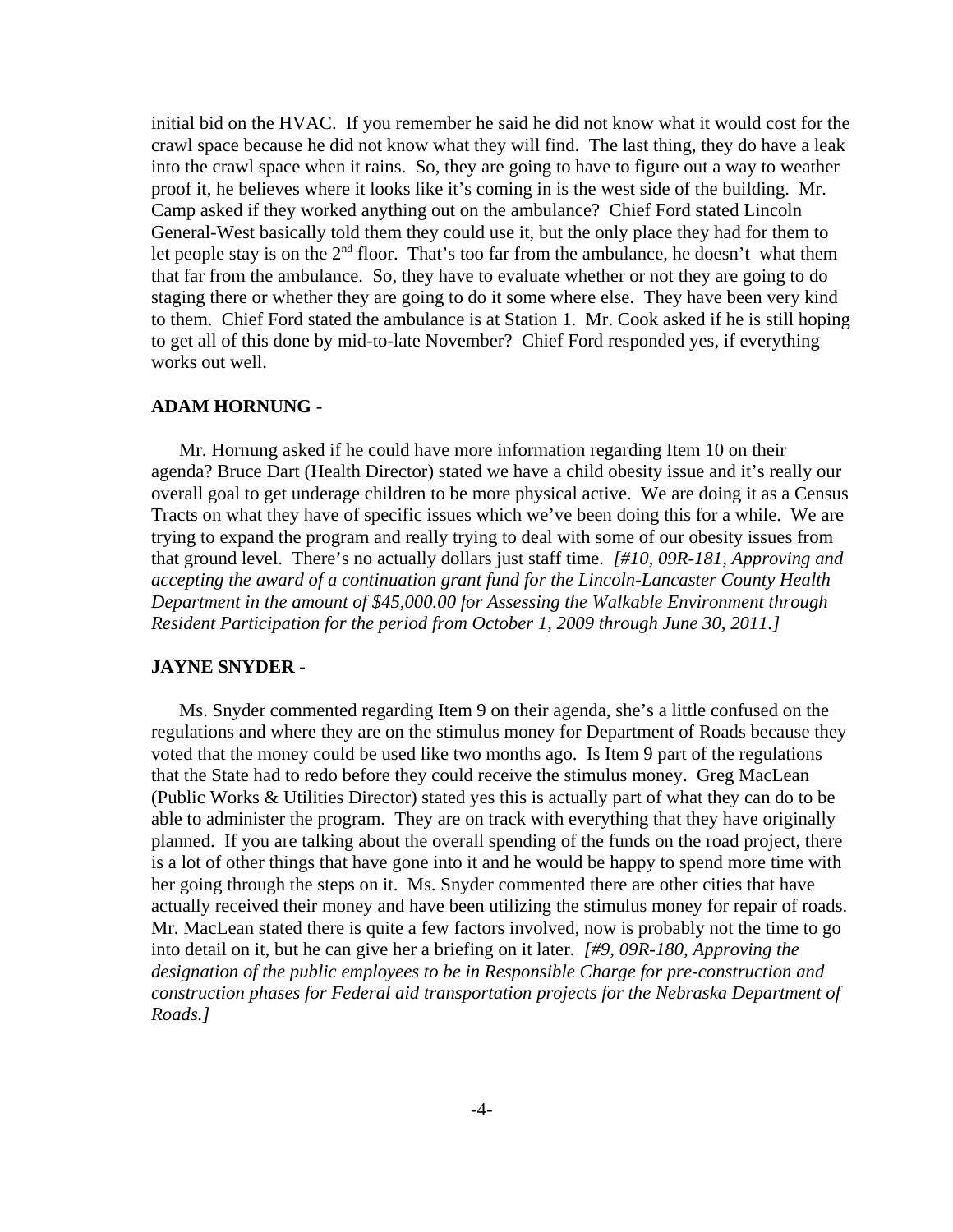### **JOHN SPATZ -** Absent

### **IV. CORRESPONDENCE FROM CITIZENS TO COUNCIL** -

- 1. Letter from Teri Pope-Gonzalez (Council received in their file folders on 10/09/09). NO **COMMENTS**
- 2. E-Mail from Coby Mach, LIBA RE: Position Statement sent to Lincoln Electric System Board on the LES rate increase, October 2009. - NO COMMENTS
- 3. E-Mail from Peggy Struwe RE: In support of the City Council coming up with a way to deal with problem properties. - NO COMMENTS
- 4. Letter from Serena Reeves, President, Hartley Neighborhood Association RE: Encouraging Council to give problem properties high priority. - NO COMMENTS
- 5. Copy of letter with documentation from Ed Svendsen sent to Earthlink, Inc. RE: High speed internet service through Time Warner Cable. - NO COMMENTS

# **ADDENDUM - (For OCTOBER 19th)**

# **I. CITY CLERK -** None

### **II. CORRESPONDENCE FROM THE MAYOR & DIRECTORS TO COUNCIL** -

### **MAYOR -**

1. NEWS RELEASE - RE: Mayor Beutler's Public Schedule for Week of October 17, 2009 through October 23, 2009 - Schedule subject to change. - Mr. Camp brought up the Mayor's trip to Dallas under "II. Mayor". See that discussion.

### **DIRECTORS -**

### **HEALTH -**

1. NEWS RELEASE - RE: Last Household Hazardous Waste Collection for 2009. - NO COMMENTS